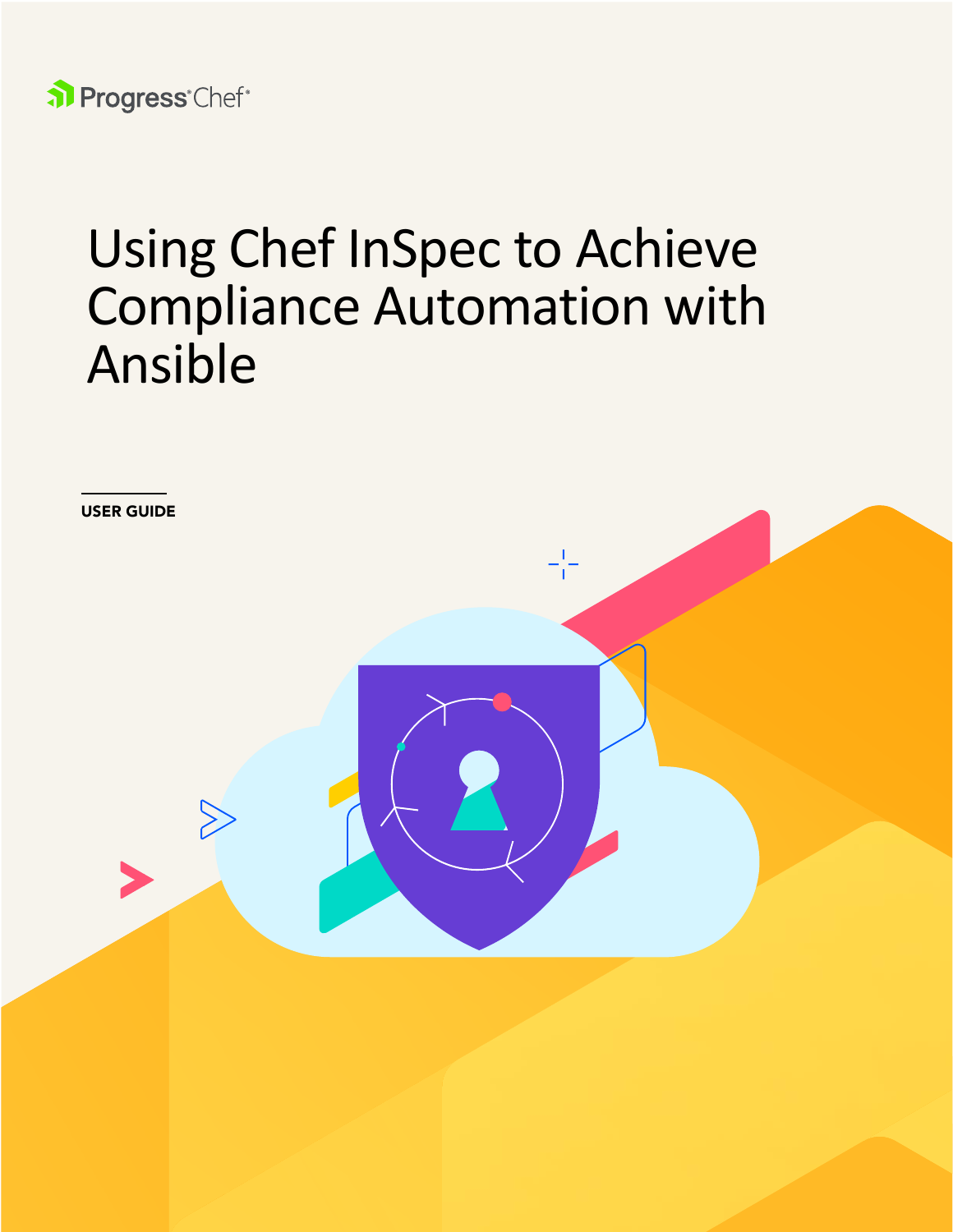## **Table of Contents**

| SECURITY ASSESSMENT: DETECT AND CORRECT VULNERABILITIES WITH INSPEC & ANSIBLE 10 |  |
|----------------------------------------------------------------------------------|--|
|                                                                                  |  |
|                                                                                  |  |
|                                                                                  |  |
|                                                                                  |  |
|                                                                                  |  |

 $\hat{\mathbf{v}}$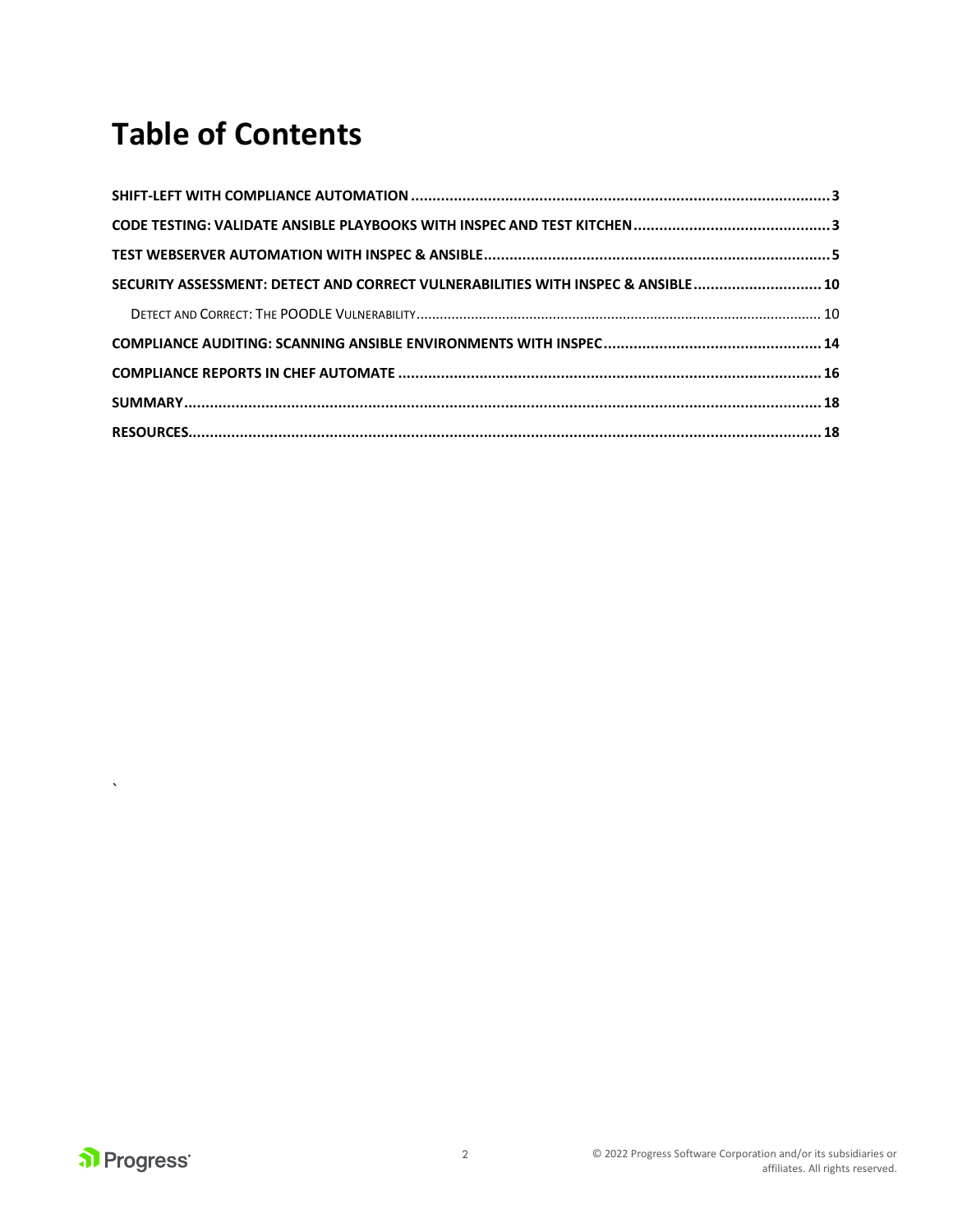### <span id="page-2-0"></span>**Shift-Left with Compliance Automation**

The concept of "shifting testing left" has grown in popularity, but many organizations often don't thoroughly test new code until it's being readied for production. Discovering issues at that late stage can delay releases, lead to unplanned work, and even cause costly rollbacks. The earlier code is tested in a DevOps workflow, the earlier problems can be addressed, saving time and reducing stress.

But testing is only part of the picture. Shifting security and compliance left can reap many benefits, often in use-cases where the stakes are high. To achieve continuous compliance, your organization must be able to detect misconfigurations and security flaws consistently throughout every stage of the software development cycle. This paper looks at three distinct kinds of detection:

- **Code Testing:** Does my code behave the way I expect it to?
- **Security Assessment**: Is my environment vulnerable to known exploits?
- **Compliance Auditing**: Does my environment comply with defined compliance frameworks?

While there is some overlap between these concerns, they are distinct in their purpose and scope. Yet, they share one important quality: All three can be measured by assessing a running environment against a defined expectation. And of course, organizations benefit by assessing all three early in a product development cycle.

Chef InSpec is a tool designed to tackle all three areas and is unique in the industry as the only testing and compliance tool built from the ground up to be used by stakeholders across your organization, allowing security, operations, QA, and development to have a unified way of collaborating on requirements. Since InSpec only evaluates system state – and does not implement configuration changes – it can be run continuously as a means to automate your evaluation in every environment you manage. The following sections highlight how you can use InSpec alongside Ansible to ensure continuous compliance across your estate.

#### <span id="page-2-1"></span>**Code Testing: Validate Ansible Playbooks with InSpec and Test Kitchen**

[Test Kitchen](https://docs.chef.io/workstation/kitchen/) is a testing system included in Chef Workstation (formerly ChefDK) to allow users to quickly evaluate configuration management code on ephemeral test infrastructure – like VMs, Docker containers and cloud instances – and then validate the results. It formalizes the testing process into four steps:

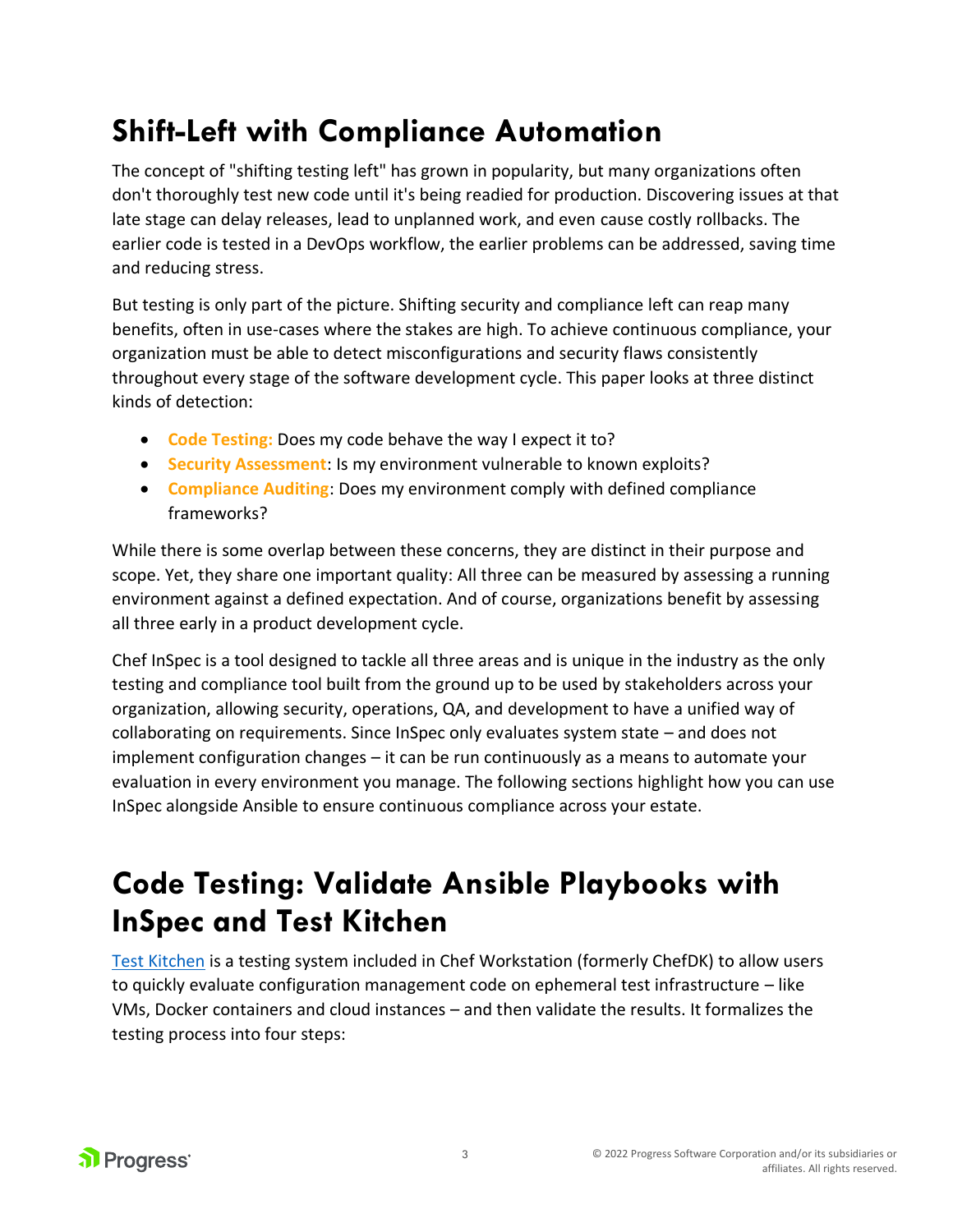

Within Test Kitchen, these steps can be run individually, or all at once via a single command: "kitchen test".

What's particularly unique about Test Kitchen is that you can customize each step via a variety of plugins, making it valuable even to organizations that aren't using Chef to automate infrastructure. The following example illustrates this by showing how Test Kitchen can be used to verify an Ansible playbook using Chef InSpec.

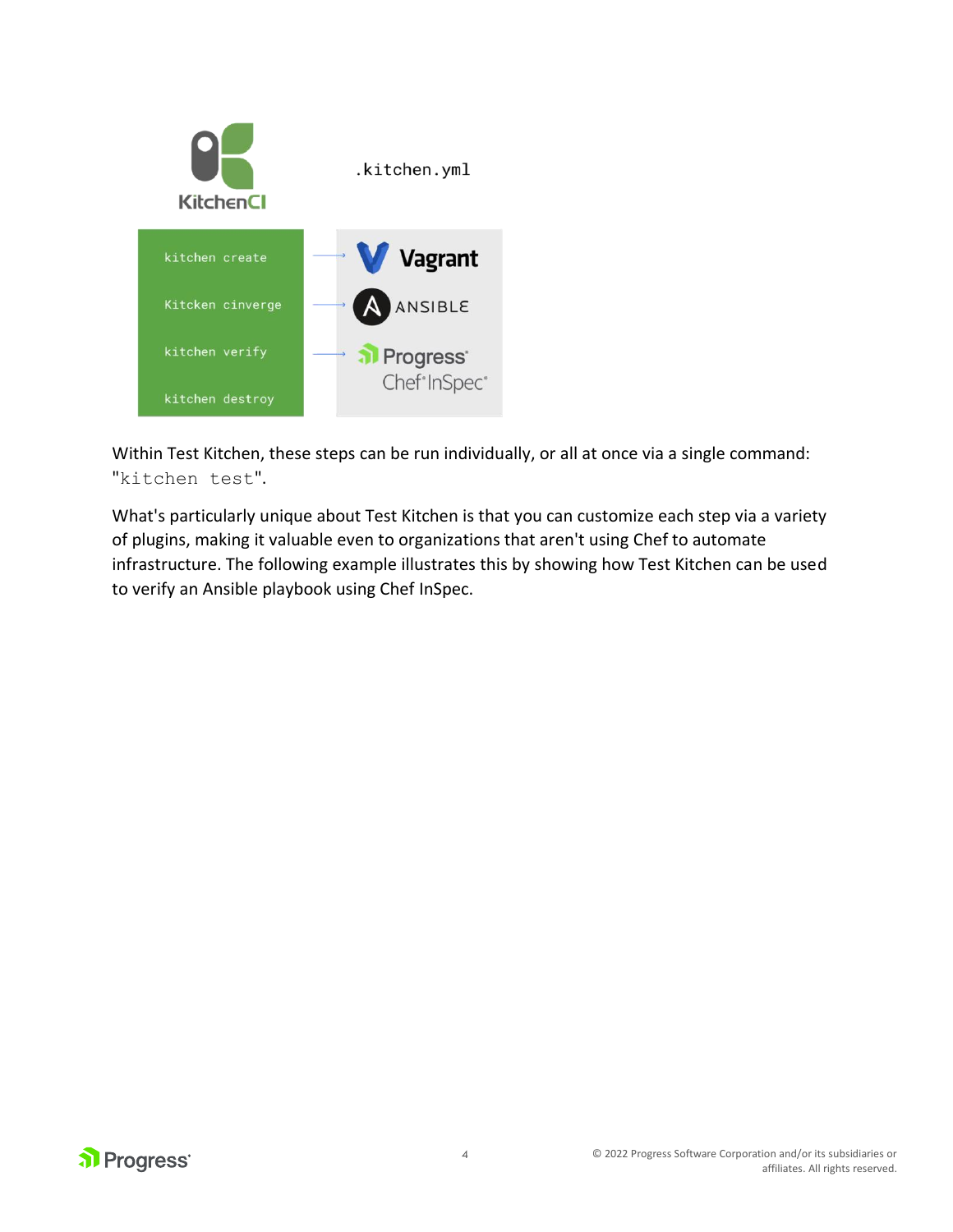#### <span id="page-4-0"></span>**Test Webserver Automation with InSpec & Ansible**

A common automation task is configuring a secure webserver. As mentioned, a good place to start is to define an expectation that can be used to measure success, for example, confirming that your webserver is listening on the correct port (443 and not the default 80), and serving valid content. With InSpec, these requirements can be defined as "resources," and within those resources, your expected results are defined by "matchers." The below content is saved in a local file in tests/website-https verify.rb. For easy reference, all the code examples used in this white paper are available at [https://github.com/chef/chef](https://github.com/chef/chef-examples/tree/main/chef-and-ansible)[examples/tree/main/chef-and-ansible.](https://github.com/chef/chef-examples/tree/main/chef-and-ansible)

```
describe port(443) do
  it { should be listening }
end 
describe http('https://localhost/', ssl_verify: false)do 
   its('status') { should cmp 200 } 
   its('body') { should match /Hello, world!/ } 
end 
describe ssl(port: 443).protocols('ssl3') do
 it { should not be enabled }
end
describe ssl(port: 443).protocols('tls1.2') do
  it { should be enabled }
end
```
Note that these are simple functional tests that don't specify a particular implementation of your webserver. Whatever technology is in use, these resources will determine:

- Is my server listening on port 443?
- Does making a web request to *localhost* return a valid status?
- Does that web request return the expected content ("Hello, world!")?

This is important because it means you can validate systems regardless of how they were initially configured. Whether your systems are configured with a tool like Chef Infra or Ansible, manually configured as legacy or brownfield environments, with VM or AMI templates, or a combination, Chef InSpec can evaluate the running state of those systems consistently. This allows you to easily move from manual operations to automation while ensuring that all configurations are correct.

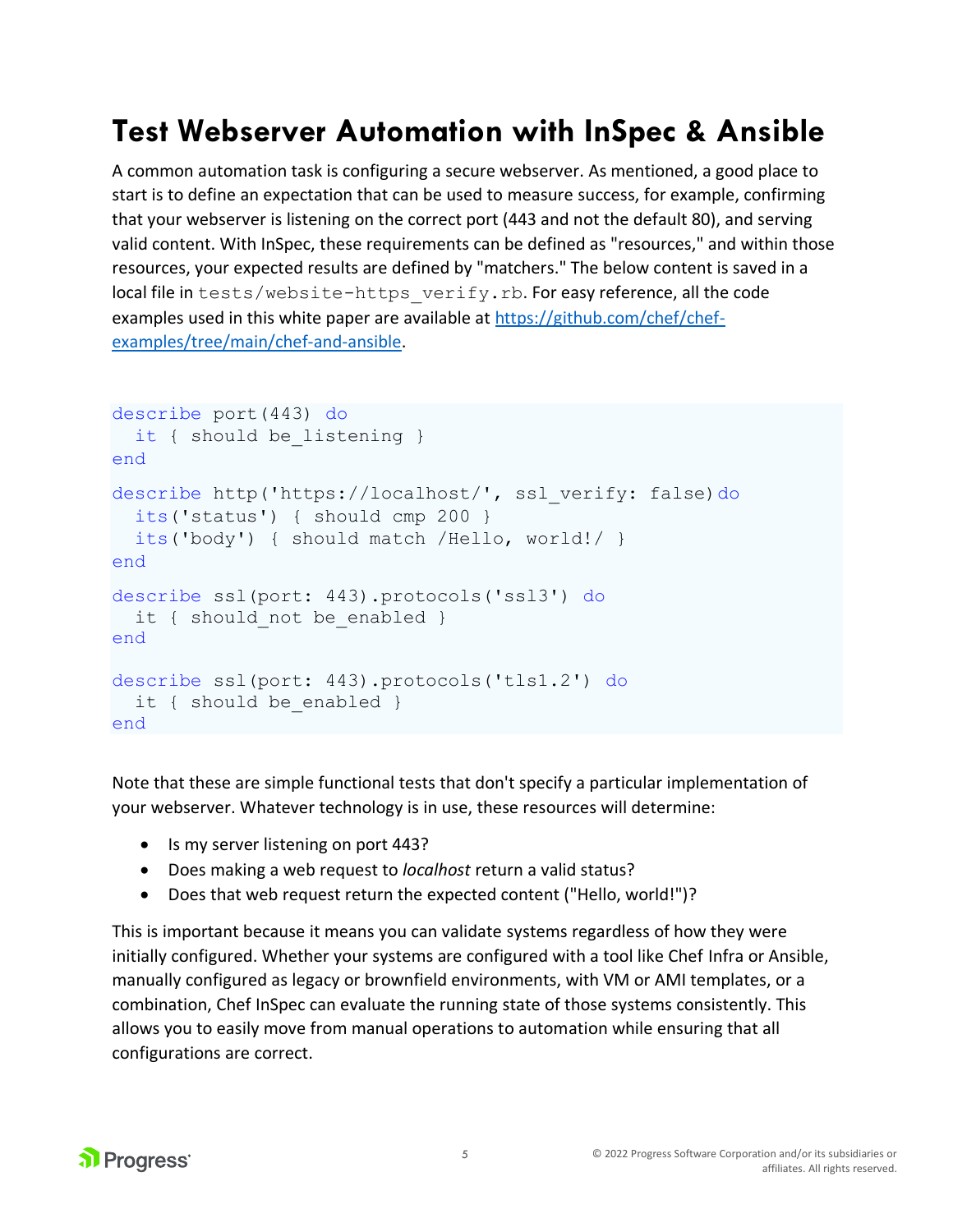In Ansible, configurations are defined in YAML files, and an example playbook (named website https.yml) to configure Apache and create certificates might look like this:

```
- hosts: myhost 
  remote user: root
 become: yes
   vars:
       conftext: |
         <VirtualHost *:443>
          DocumentRoot "/var/www/helloworld"
          SSLEngine on
          SSLCertificateFile /etc/apache2/certs/apache.crt
          SSLCertificateKeyFile /etc/apache2/certs/apache.key
           <Directory "/var/www/helloworld">
             allow from all
             Options None
             Require all granted
           </Directory>
         </VirtualHost>
       webtext: |
       <html><head><title>Test Site</title>/head>
          <body>
           <h1>Hello, world!</h1>
          p>The site is up and runningp> </body>
        </html>
   tasks: 
    - name: Update apt cache
      apt: update cache=true
     - name: Install necessary packages
       apt: 
         name: apache2=2.4.41-4ubuntu3.9
    - name: Install curl, openssl, PyOpenSSL
       apt:
         pkg:
         - curl
         - openssl
         - python3-openssl
     - name: Create a directory for certs
       file:
         path: /etc/apache2/certs
         state: directory
```
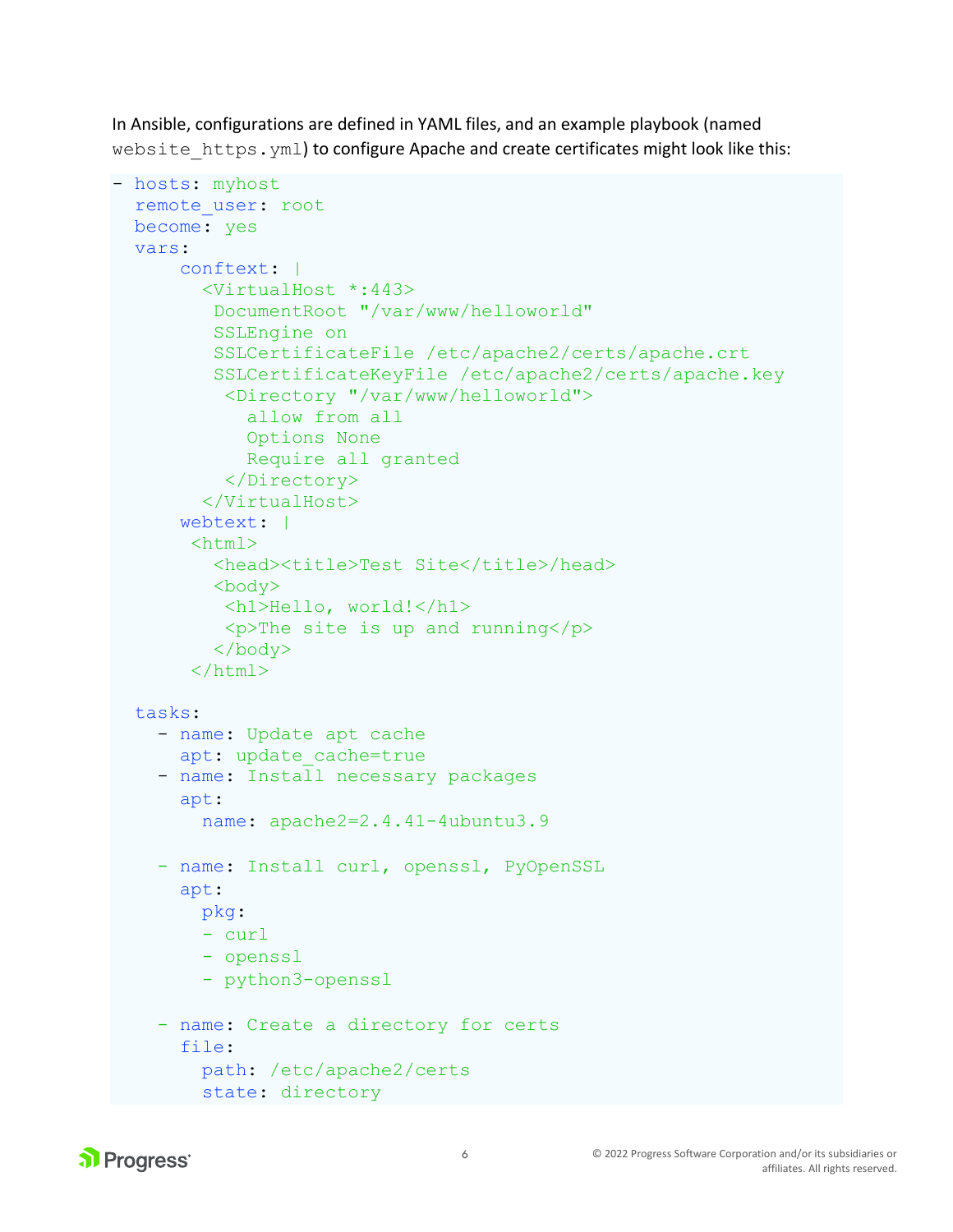```
 mode: 0640
 - name: Generate an openssl key
   openssl_privatekey:
     path: /etc/apache2/certs/apache.key
 - name: Generate an openssl csr
   openssl_csr:
     path: /etc/apache2/certs/apache.csr
     privatekey_path: /etc/apache2/certs/apache.key
     common_name: myhost
 - name: Generate a self-signed openssl certificate
   openssl_certificate:
     path: /etc/apache2/certs/apache.crt
     privatekey_path: /etc/apache2/certs/apache.key
    csr_path: /etc/apache2/certs/apache.csr
     provider: selfsigned
 - name: Configure Hello World virtual host
   copy: 
     content: "{{ conftext }}"
     dest: /etc/apache2/sites-available/helloworld.conf
     mode: 0640
     force: yes
 - name: Create the helloworld directory
   file: 
     path: /var/www/helloworld
     state: directory 
     mode: 0755 
 - name: Deploy the Hello World website
   copy: 
    content: "{{ webtext }}"
     dest: /var/www/helloworld/index.html
     owner: root
     group: root
     mode: 0644
     force: yes
 - name: Deactivate the default virtualhost
   command: a2dissite 000-default
 - name: Activate the virtualhost
```

```
 command: a2ensite helloworld
```
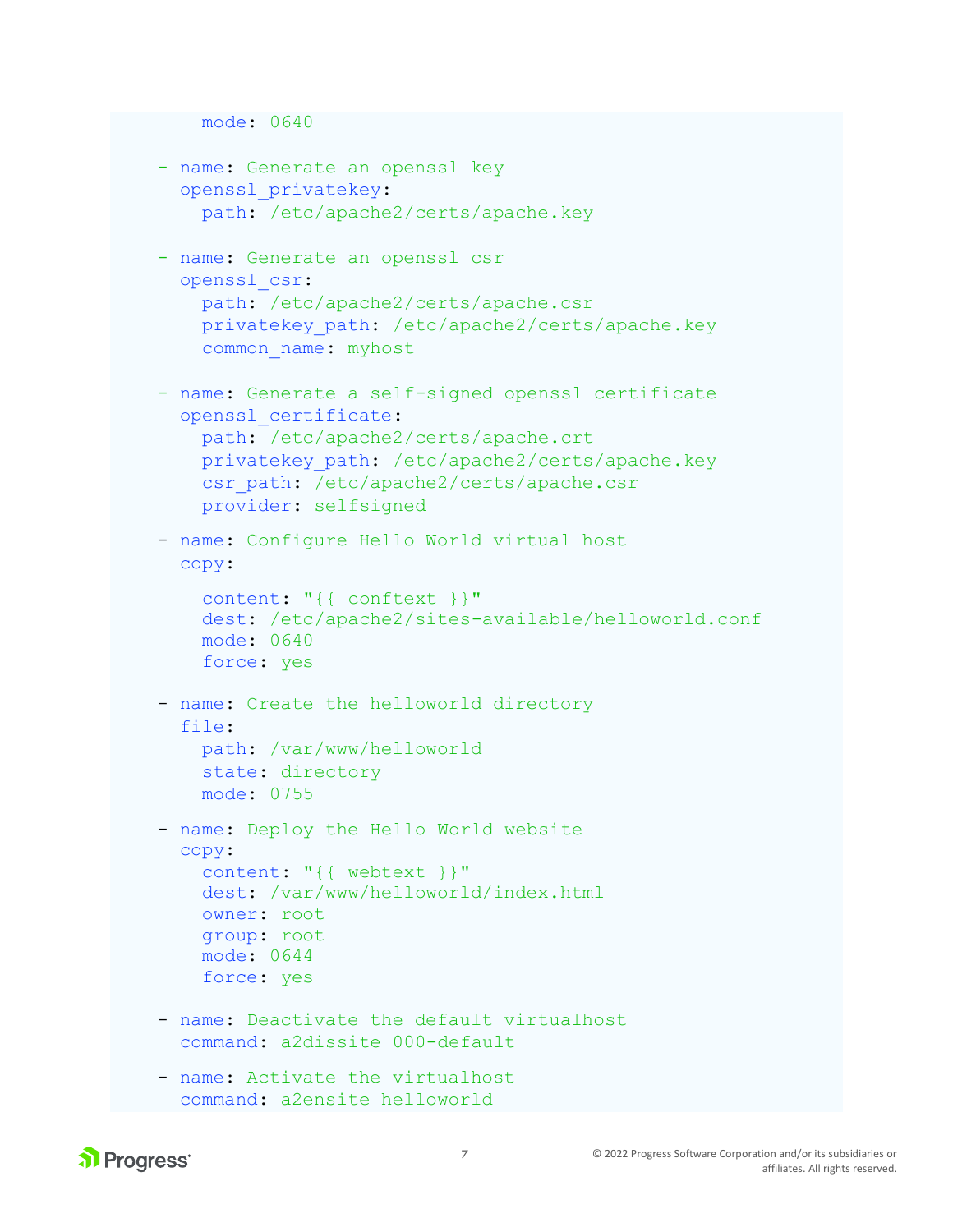```
 notify:
       - Restart apache
   - name: Activate SSL on Apache
     command: a2enmod ssl
     notify:
       - Restart sshd
       - Restart apache
 handlers: 
   - name: Restart sshd
     ansible.builtin.service:
       name: sshd
       state: restarted
   - name: Restart apache
     ansible.builtin.service:
       name: apache2
       state: restarted
```
This playbook configures a website based on the expectations defined earlier in InSpec. To evaluate, you can use Test Kitchen to quickly ensure that the playbook runs without errors, and that the resulting state of the system it configures matches your expectations. Test Kitchen's behavior is defined in a configuration file called kitchen. yml. The example below applies the Ansible playbook configurations to an ephemeral Ubuntu 20.04 Vagrant node:

```
driver: 
  name: vagrant 
provisioner: 
  hosts: myhost
   name: ansible_playbook 
   require_ansible_repo: true 
  ansible verbose: true
   ansible_version: latest 
  require chef for busser: false
   playbook: website_https.yml
verifier: 
  name: inspec 
platforms: 
   - name: ubuntu-20.04
```
 $-$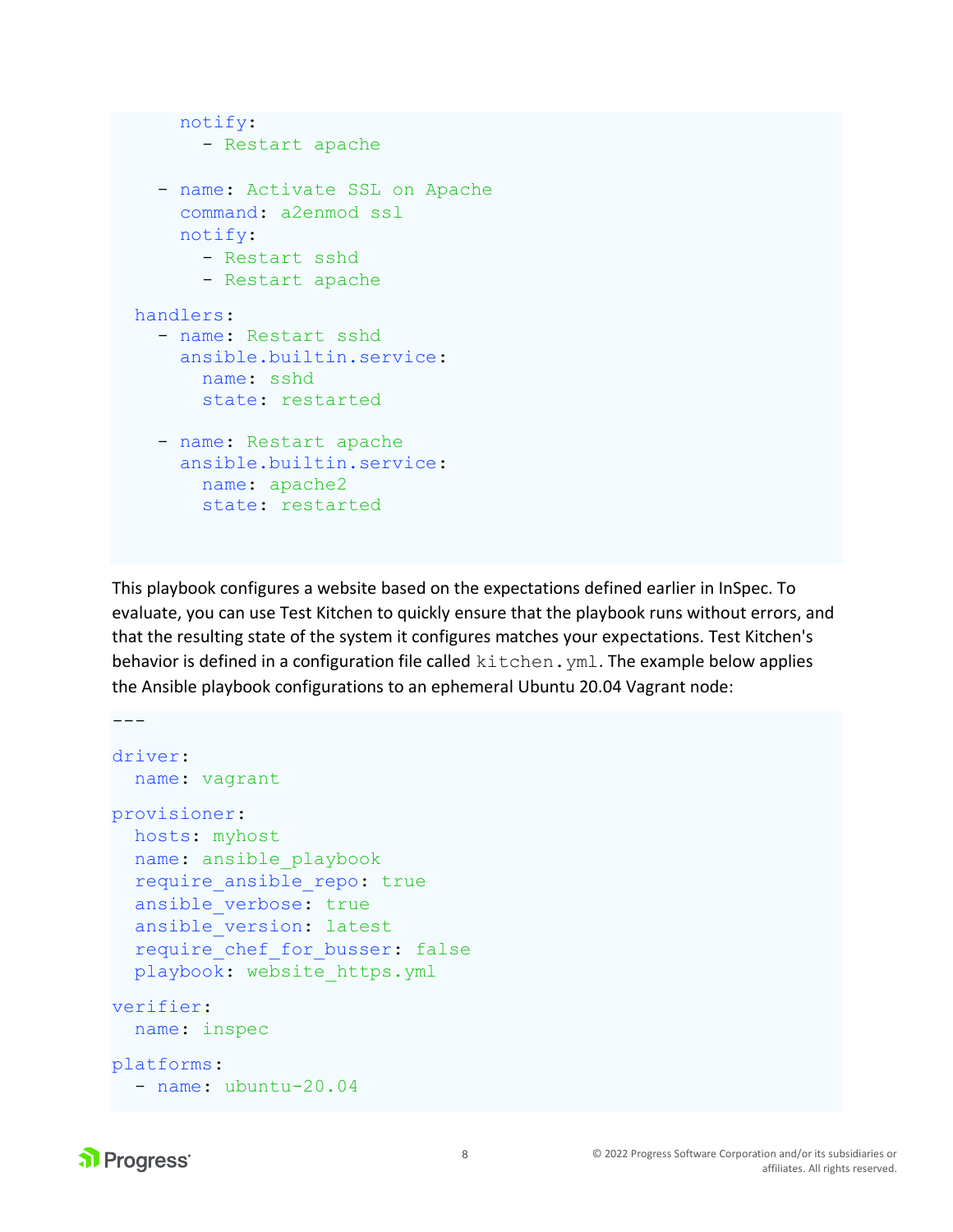```
suites: 
   - name: default 
     verifier: 
       inspec_tests: 
         - path: tests/website https verify.rb
```
The key sections to note in this configuration file are:

- **driver**: How should this ephemeral test instance be launched? This example uses Vagrant, but you could also use Dokken (Docker), cloud instances or other hypervisors.
- **provisioner**: What tool should be used to configure the instance? This example uses the Ansible playbook to configure the node.
- **verifier**: What tool should be used to validate the instance once it's been configured? This example uses Chef InSpec and the website https verify.rb test profile shown above.

In the above example, running "kitchen test" will take the following actions:

- **Create**: Launch a local Ubuntu 20.04 VM with Vagrant
- **Converge:** Apply the playbook defined in website https.yml to the VM.
- **Verify**: Apply the website\_https\_verify.rb InSpec tests
- **Destroy**: If all of the above actions complete without error, destroy the instance when complete.

If any of your configurations fail in the "converge" step, or any of your InSpec resources return a failure, Test Kitchen will halt its execution and leave the VM running for further inspection. Otherwise, the instance cleans up after itself, and you're ready to apply your playbook to the instances you manage in dev, test or production environments with confidence.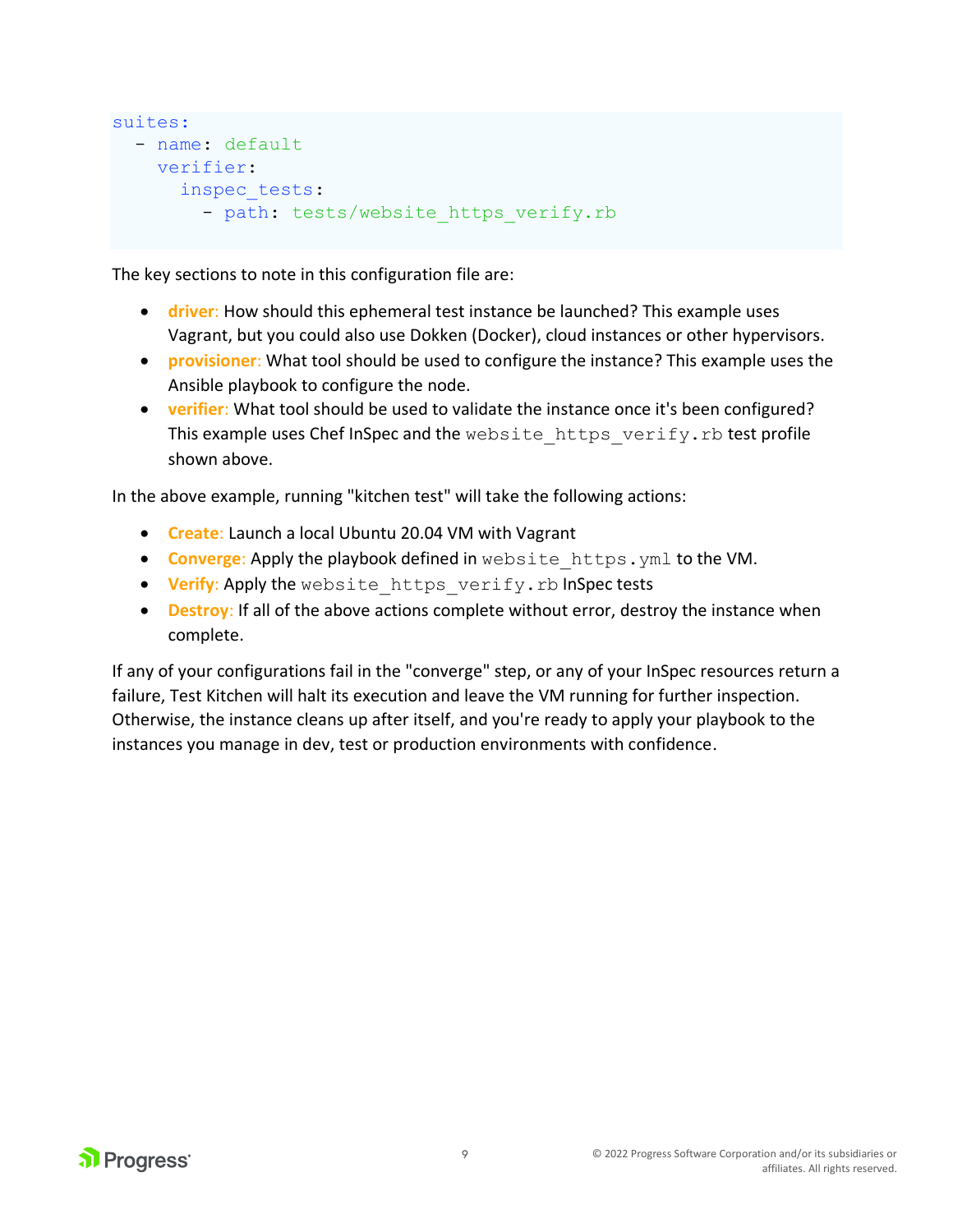#### <span id="page-9-0"></span>**Security Assessment: Detect and Correct Vulnerabilities with InSpec & Ansible**

Another area where InSpec can have a profound impact on your organization is in security assessment. New software vulnerabilities are always being discovered, and in order to secure your estate, it's imperative to quickly assess whether your systems are impacted and remediate them accordingly.

#### <span id="page-9-1"></span>**Detect and Correct: The POODLE Vulnerability**

Several years ago, a vulnerability popularly known as POODLE was added to the national vulnerability database and impacts SSL, the primary protocol for encrypted web traffic. In this vulnerability, SSLv3 was shown to contain a design flaw that allows attackers to obtain cleartext content of ostensibly encrypted data. Therefore, the recommendation is to disable this older SSL protocol and use only Transport Level Security (TLS) connections on modern webservers.

Chef InSpec includes an "ssl" resource that can be used to determine whether or not your servers are configured with SSLv3 support. In the above example, you added resources to the website https verify.rb profile to verify SSLv3 is not running, and TLS is:

```
describe ssl(port: 443).protocols('ssl3') do 
  it { should not be enabled }
end 
describe ssl(port: 443).protocols('tls1.2') do
  it { should be enabled }
done
```
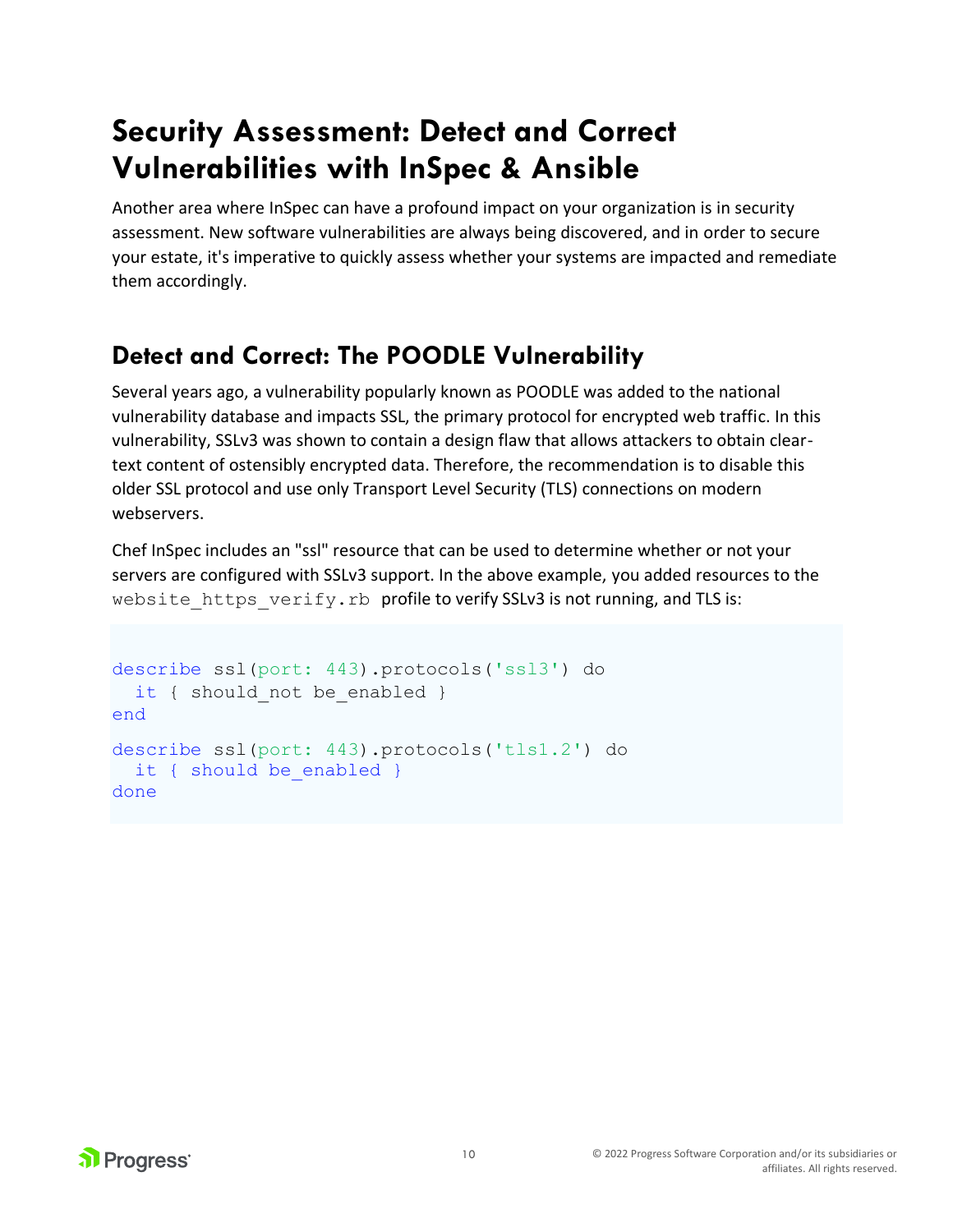As you saw in the previous example, Test Kitchen helped evaluate code updates on temporary infrastructure, but when it comes to vulnerability assessment, it's important to be able to check your live systems. Chef Workstation includes the inspec command-line utility, which can be used to directly scan systems you manage over SSH or WinRM. To assess one of your servers, you can run the following command:

```
$ inspec exec test/website https verify.rb -t
ssh://myuser@myhost
```

```
$ inspec exec test/website https verify.rb -t
winrm://Administrator@myhost -P 'mypassword'
```
When you run the above command against one of your servers, you may get back a summary that looks like this, showing your SSL configuration is not correct:

```
Profile: tests from website https verify.rb
Version: (not specified) 
Target: ssh://myuser@myhost:22 
   SSL/TLS on 
    \phi myhost:443 with protocol == "ssl3" should not be enabled
     expected SSL/TLS on myhost:443 with protocol == "ssl3" not
     to be enabled
```
As mentioned, the remediation for POODLE is to allow only the TLS protocols for SSL traffic in your webserver's configuration. Using Apache as an example again, a few simple Ansible remediation tasks in a playbook called  $p$ oodle  $fix$ .  $yml$  might look like this:

```
…
tasks: 
   - name: Fix SSL in Apache 
     replace: dest=/etc/apache2/mods-available/ssl.conf 
       regexp='^SSLProtocol.*$' 
       replace='SSLProtocol -all +TLSv1.2' 
     notify: 
       - Restart apache2 
       - Restart sshd
handlers:
  - name: Restart apache
```
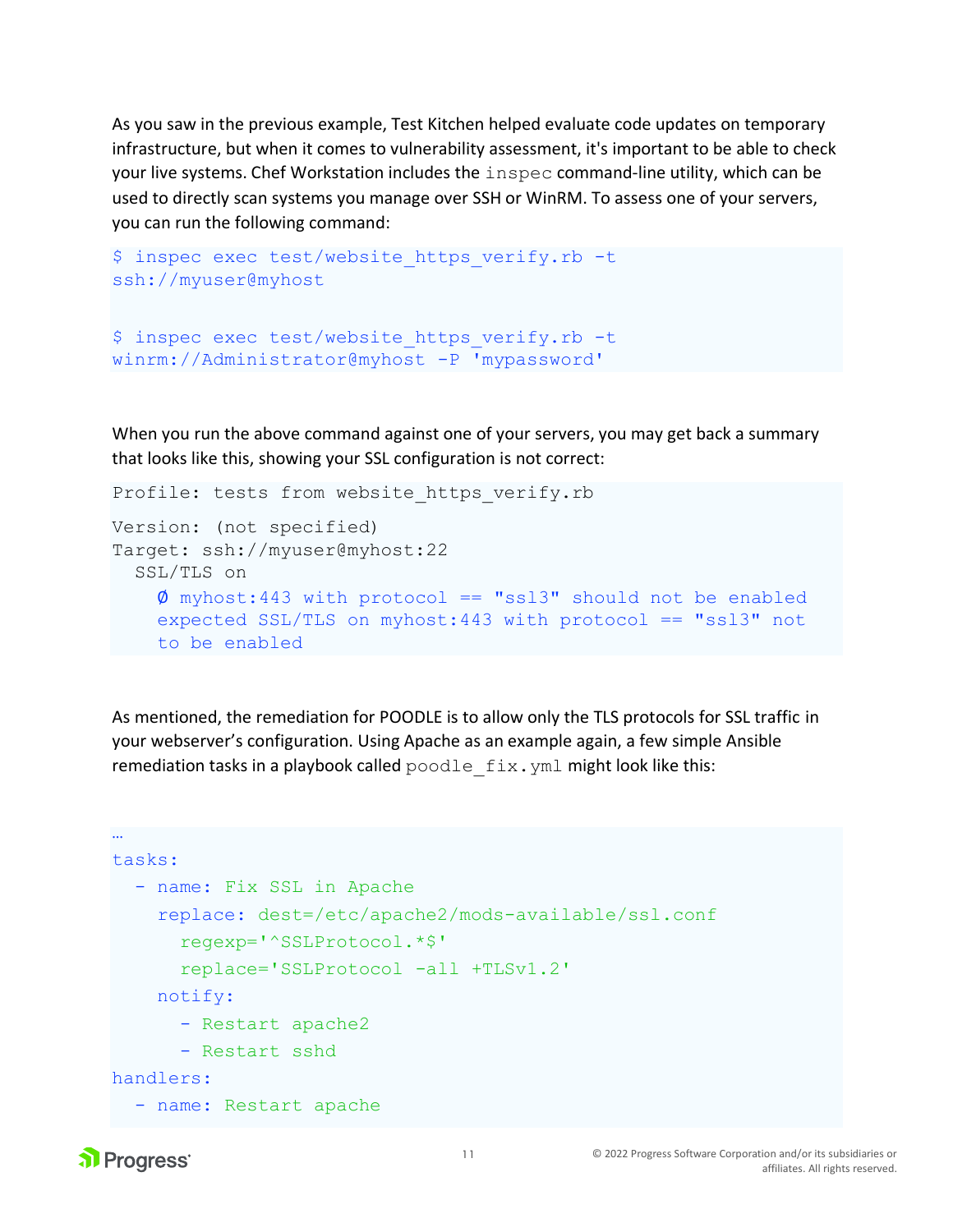```
 ansible.builtin.service:
     name: apache2
     state: restarted
 - name: Restart sshd
   ansible.builtin.service:
     name: sshd
     state: restarted
```
You can then execute this playbook on one of your hosts similarly to how it was scanned with InSpec:

```
$ ansible-playbook poodle_fix.yml 
PLAY [myhosts] ************************************************* 
TASK [Gathering Facts]****************************************** 
ok: [myhost]
TASK [Fix SSL in Apache] *************************************** 
changed: [myhost] 
RUNNING HANDLER [Restart sshd]********************************** 
changed: [myhost] 
RUNNING HANDLER [Restart apache2]******************************* 
changed: [myhost]
PLAY RECAP ***************************************************** 
myhost : ok=4 changed=3 unreachable=0 failed=0
```
Updating Apache's SSL configuration and triggering a restart of the *sshd* and *apache2* services, should be sufficient to ensure your system is not vulnerable to POODLE. The operative word, of course, is "should." With configuration management you can put the right configurations in place, but without being able to functionally validate them, your job is only half done.

What if, for example, someone manually re-edited the Apache configuration file to re-enable SSLv3, something you would not detect until some point in the future when you happen to rerun this Ansible playbook on the machine? Because your compliance requirements have been defined as code, validating your newly updated configuration is as simple as re-running the same Chef InSpec scan to ensure SSLv3 is indeed disabled on your system.

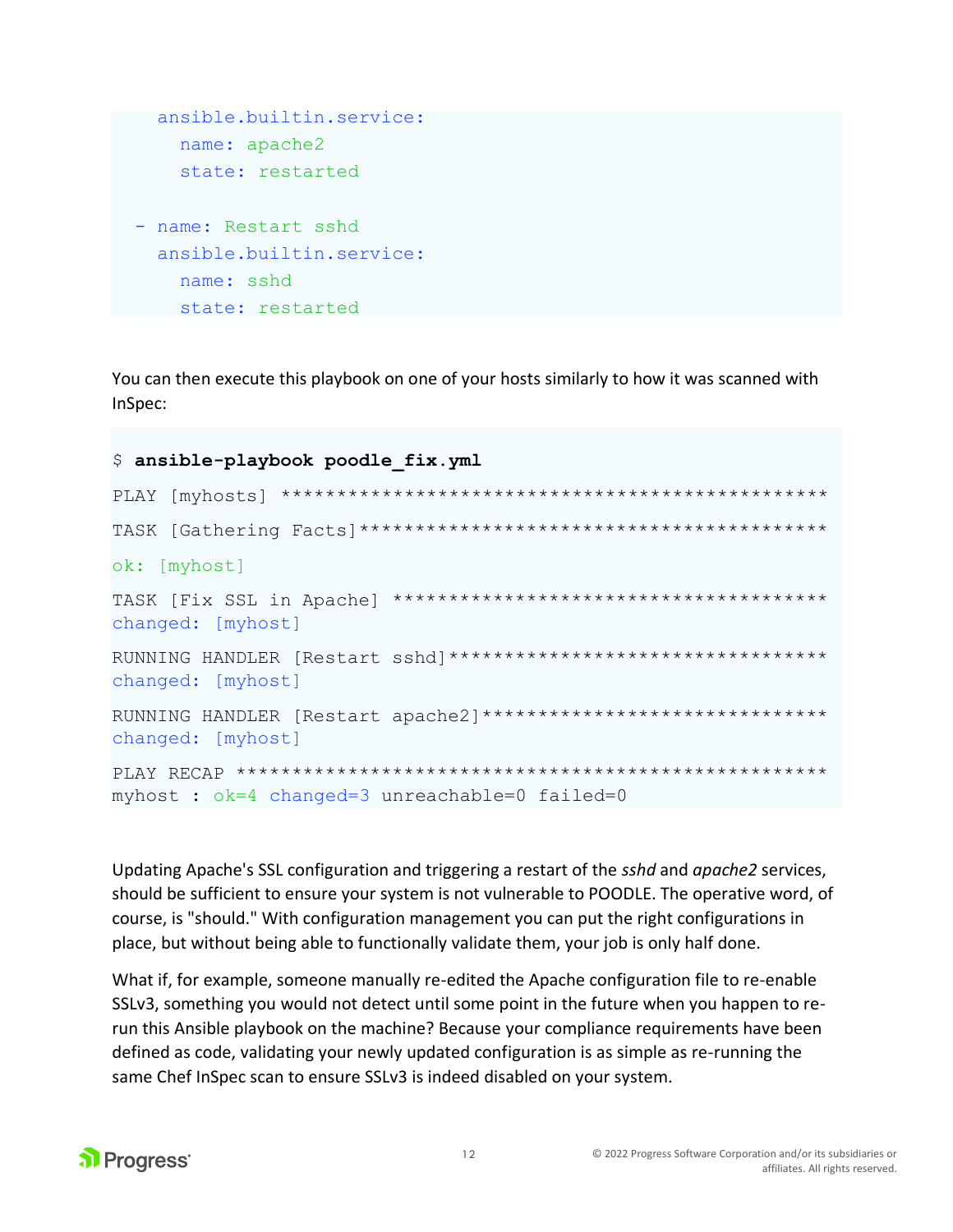```
$ inspec exec website_https_verify.rb -t ssh://myuser@myhost 
Version: (not specified) 
Target: ssh://myuser@myhost:22 
   SSL/TLS on 
     ü myhost:443 with protocol == "ssl3" should not be enabled
Test Summary: 1 successful, 0 failures, 0 skipped
```
Success!

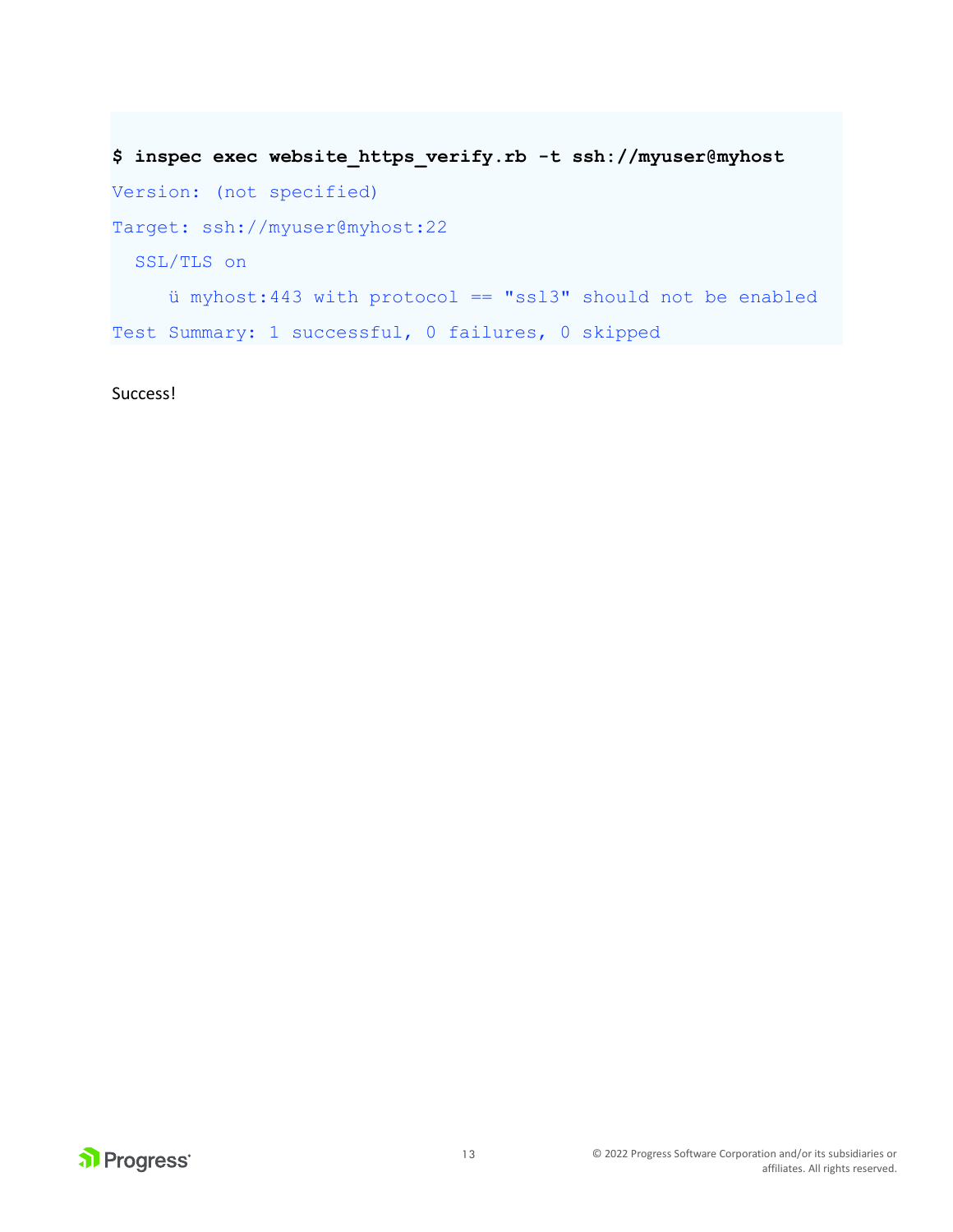#### <span id="page-13-0"></span>**Compliance Auditing: Scanning Ansible Environments with InSpec**

Scanning Ansible environments with Inspec is functionally very similar to evaluating for security problems. The biggest difference is that compliance frameworks formalize this process around a set of known benchmarks. That said, auditing for compliance requires some extra functionality that hasn't been covered so far. In particular, evaluating compliance will require:

- **Impact Assessment:** A compliance report needs to be able to filter individual results based on their severity for prioritizing remediation.
- **Role-Specific Granularity:** Compliance officers, InfoSec teams and operators each have a role in assessing compliance, but with varying levels of needed detail. High-level summaries and detailed methodologies should both be available and easy to reference.

Chef InSpec *controls* are designed with these concerns in mind so that collecting multiple validations into a Compliance Profile can be used to generate weighted reports with multiple levels of granularity in Chef Automate, the graphical dashboard used to monitor hundreds or thousands of systems at once. Here, simple Chef InSpec resources are included within controls that include a title, description, tags and the actual InSpec resources that do the inspection.

```
control "Ensure_SSH_root_login_is_disabled" do
  title "Ensure SSH root login is disabled"
  desc "
    The PermitRootLogin parameter specifies if the root user can log in using
    ssh. The default is no.
    Rationale: Disallowing root logins over SSH requires system admins to 
     authenticate using their own individual account, then escalating to root 
    via sudo or su. This in turn limits opportunity for non-repudiation and 
    provides a clear audit trail in the event of a security incident
 "
  tag group: 'SRG-OS-000112'
   tag vulid: 'V-38607'
   tag ruleid: 'SV-50408r1_rule'
   tag severity: 'CAT I'
   tag stigid: 'RHEL-08-000227'
   tag cci: 'CCI-000774'
   tag fixtext: 'PermitRootLogin should not be permitted. The default setting
     in "/etc/ssh/sshd config" is correct, and can be verified by ensuring
       that the following line appears: PermitRootLogin no'
   impact 1.0
   describe.one do
     describe sshd_config("/etc/ssh/sshd_config") do
      its("PermitRootLogin") { should_not eq('yes') }
     end
     describe package("openssh-server") do
     it { should not be installed }
    end
```
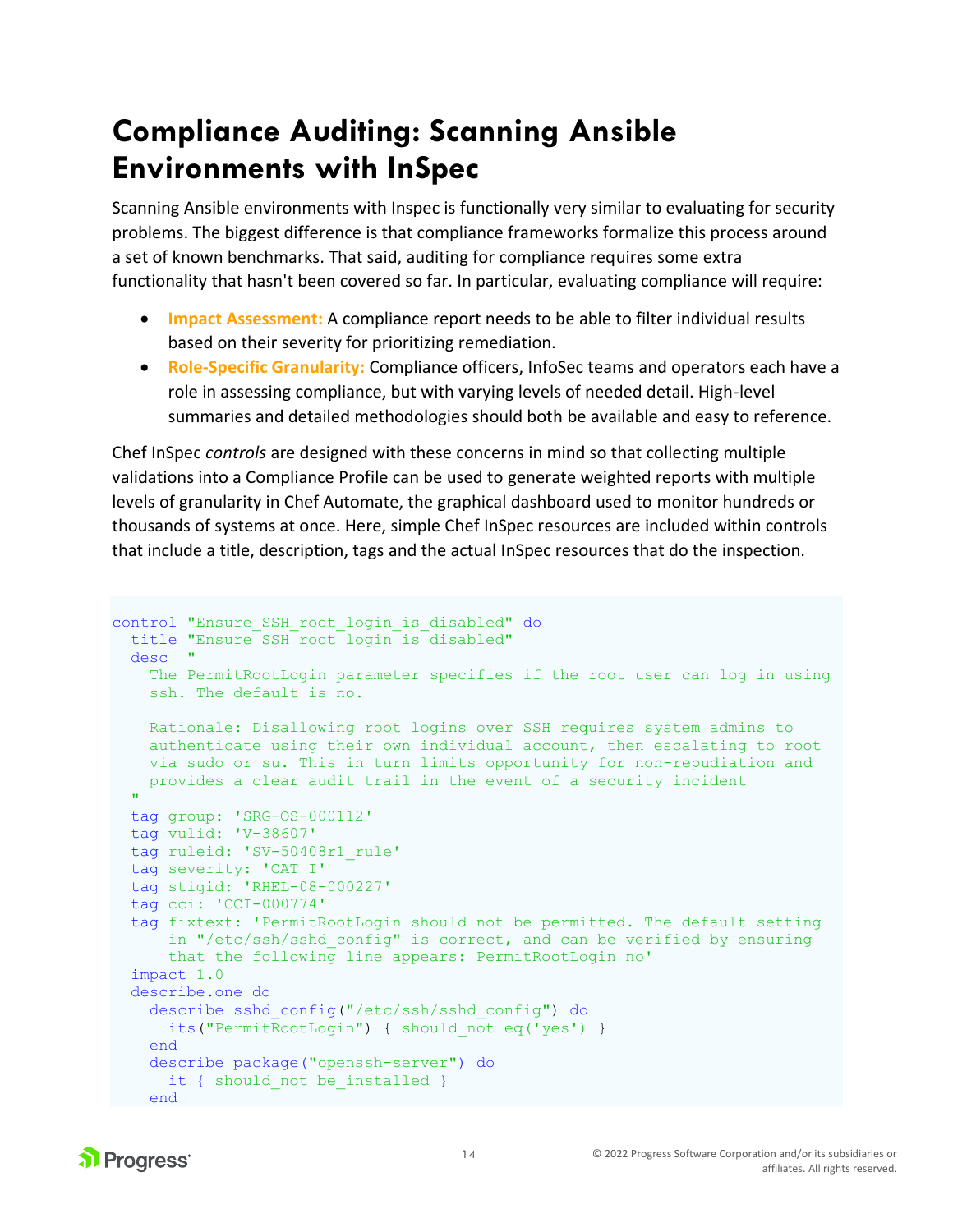

The above example, saved in a file called ssh profile.rb, is an InSpec control, translating a rule from the Red Hat Enterprise Linux 8 DISA STIG benchmarks. It provides examples of some of the extra data necessary for thorough compliance evaluation. The "impact" of a control defines its criticality on a range from 0.0 (minor) to 1.0 (critical). The "title" and "description" provide a human-readable summary of what the control is validating. Each "tag" provides added user-defined metadata, in this case referencing where requirements are defined in the STIG. Finally, "sshd\_config" is another example of an InSpec resource, like the "port", "http", and "ssl" InSpec resources covered earlier.

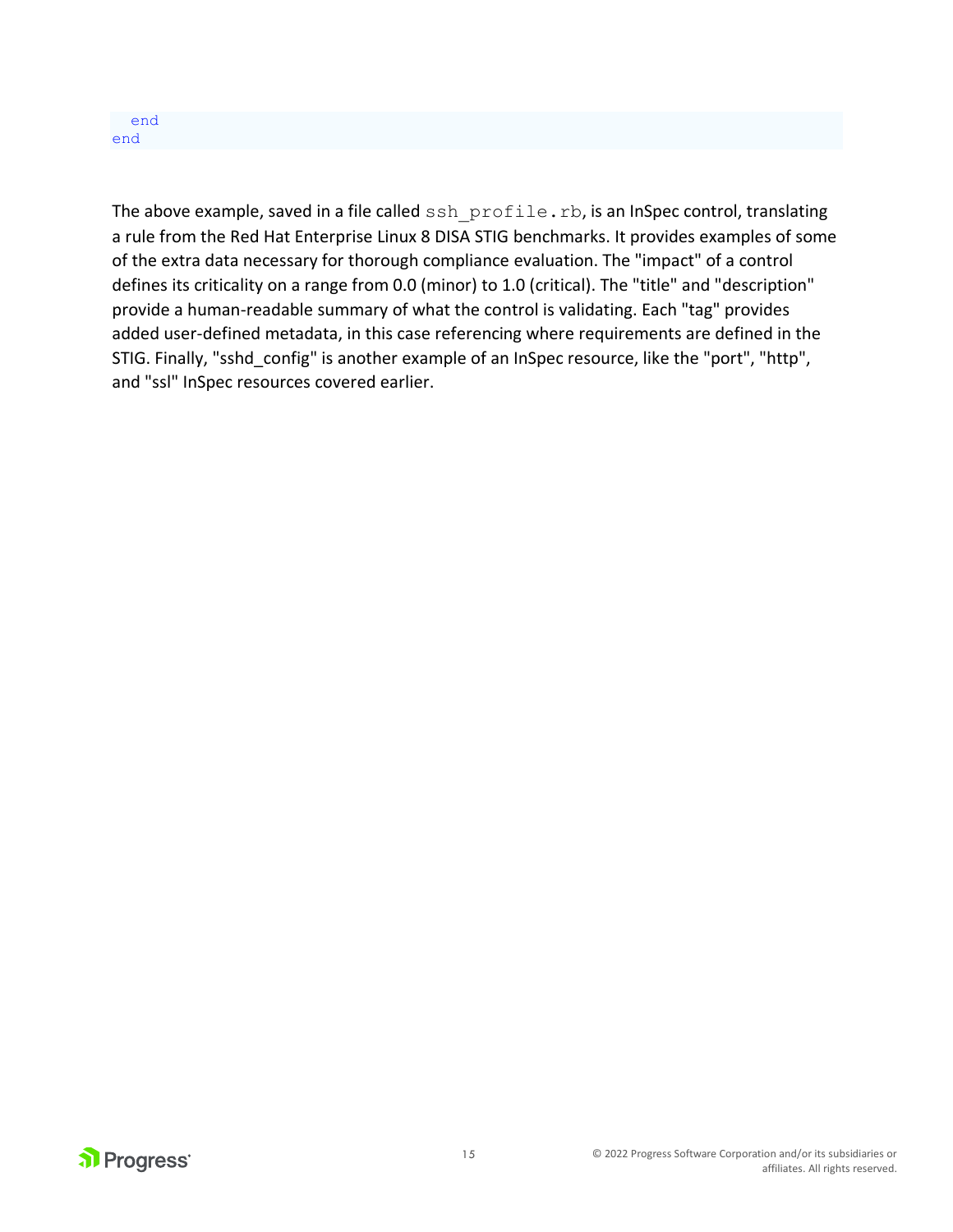### <span id="page-15-0"></span>**Compliance Reports in Chef Automate**

Chef Automate provides a library of more than 500 pre-written Compliance Profiles, as well as dashboards to give you a consolidated view of the compliance of your estate as a whole, filterable by environments, server roles, and audit severity.

One challenge for Ansible users is that the default method for collecting this data was typically via a specialized Chef Audit Cookbook, which runs InSpec and reports the results to Chef Automate. In a Chef workflow, this cookbook would be pulled from a Chef Server, but for organizations using Ansible, that's not always a feasible option. Thankfully, Chef Compliance does away with the need to use the dedicated Chef Audit cookbook and allows users to include Chef InSpec controls in any cookbook (or Ansible playbook) or as standalone tests, as shown in the examples above. Chef Automate can ingest these profiles and allow users to generate audits by running agentless scans directly from the Automate Server on any node – even if they weren't configured with Chef.

To start, you'll need a Compliance Profile, which is a collection of InSpec controls organized around a specific theme, like the single SSH *control* example shown above. Chef Automate comes pre-loaded with a variety of profiles based on different compliance frameworks and operating systems. You can view all available profiles by clicking **Profiles > Available** tab within Automate's "Compliance" dashboard. Clicking the **Get** button next to any listing will add the profile to your environment.

| <b>CHEFAUTOMATE</b>                                                      | Dashboards<br>Applications<br>Infrastructure<br>Settings<br>Compliance                   |             | • ±             |
|--------------------------------------------------------------------------|------------------------------------------------------------------------------------------|-------------|-----------------|
| COMPLIANCE<br><b>di</b> Reports<br>® Scan Jobs<br><b>D</b> Profiles<br>× | Profiles<br>Compliance profiles manage security and compliance scans.<br>Search profiles |             |                 |
|                                                                          | 4 Profiles<br>501 Available                                                              |             |                 |
|                                                                          | Profile                                                                                  | Version     |                 |
|                                                                          | CIS AIX 5.3 and AIX 6.1 Benchmark Level 1                                                | $1.1.0 - 7$ | $\pm$ Get       |
|                                                                          | CIS AIX 5.3 and AIX 6.1 Benchmark Level 2                                                | $1.1.0 - 6$ | $\pm$ Get       |
|                                                                          | CIS Amazon Linux 2 Benchmark Level 1                                                     | $1.0.0 - 7$ | $\pm$ Get       |
|                                                                          | CIS Amazon Linux 2 Benchmark Level 2                                                     | $1.0.0 - 8$ | $\triangle$ Get |
|                                                                          | CIS Amazon Linux 2014.09-2015.03 Benchmark Level 1                                       | $1.1.0 - 7$ | $\pm$ Get       |
|                                                                          | CIS Amazon Linux 2014.09-2015.03 Benchmark Level 2                                       | $1.1.0 - 7$ | $\pm$ Get       |
|                                                                          | CIS Amazon Web Services Foundation Benchmark Level 1                                     | $1.0.0 - 2$ | $\pm$ Get       |
|                                                                          | CIS Amazon Web Services Foundation Benchmark Level 2                                     | $1.0.0 - 2$ | $\pm$ Get       |

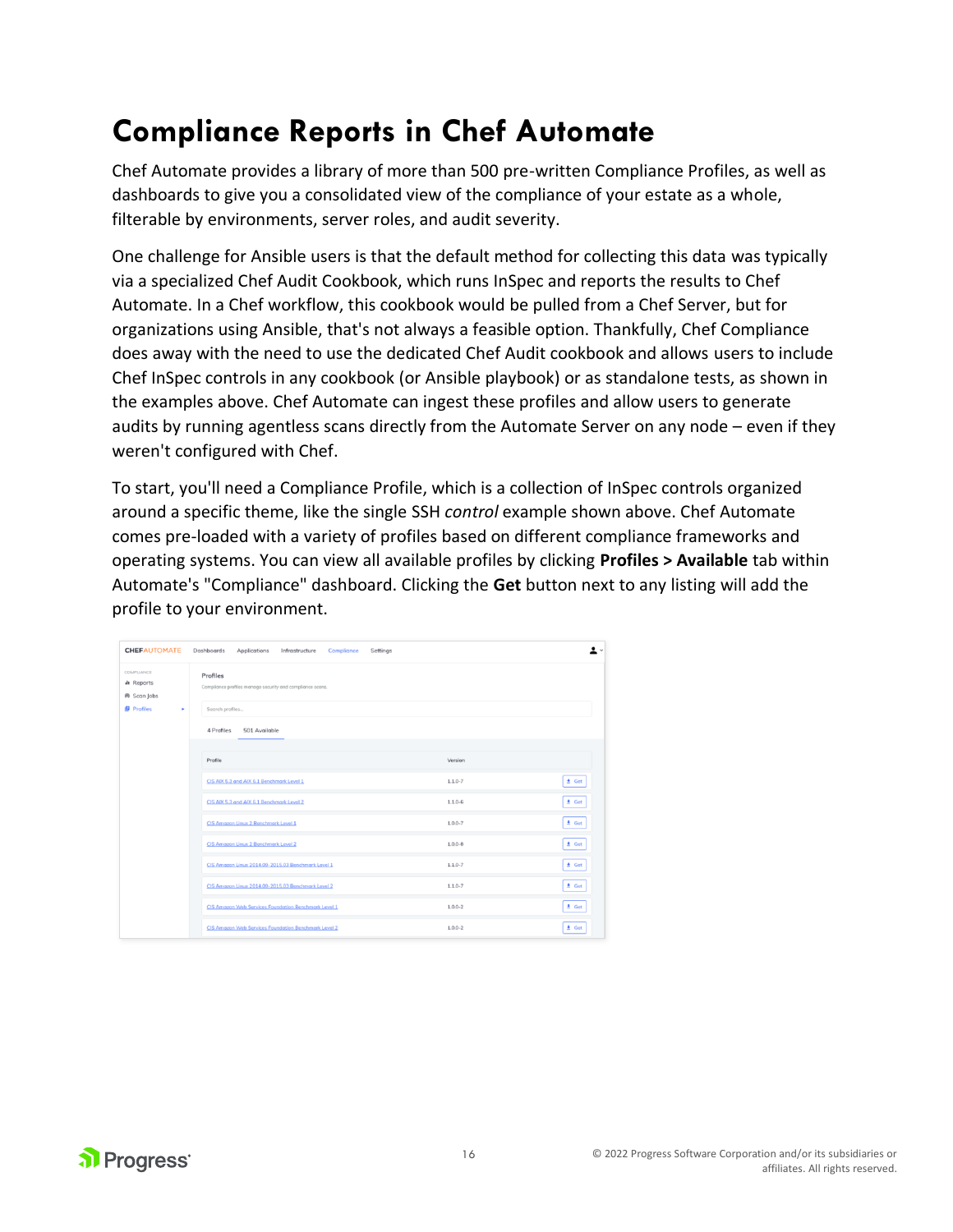Clicking **Get** installs the latest version of the profile, which can now be used to start scanning your servers. From there, the **Scan Jobs** link on the left-hand menu can be used to define the nodes you wish to scan, including hostnames, connection protocol (SSH or WinRM), and access credentials. You can add nodes you want to scan in the Automate **Settings** tab under **Node Integrations > Automate**. One or more nodes can be added with IP addresses are domain names, and they don't need to have the Chef Client installed.

Once you have at least one profile and at least one node configured, you can create a "Scan job."

| <b>CHEFAUTOMATE</b>            | Applications<br>Compliance<br>Dashboards<br>Infrastructure                   | Settings                      |             | 2.                    |
|--------------------------------|------------------------------------------------------------------------------|-------------------------------|-------------|-----------------------|
| COMPLIANCE<br><b>d</b> Reports | Scan jobs > Create new job                                                   |                               |             |                       |
| A Scan Jobs<br><b>Profiles</b> | Add Schedule<br>Add Nodes - Add Profiles                                     |                               |             | Cancel<br><b>Next</b> |
|                                | Select one or multiple profiles to scan your nodes<br>$\Box$<br>Profile Name | Profile ID                    | Version     |                       |
|                                | CIS Docker Benchmark Profile<br>D                                            | admin/cis-docker-benchmark    | 2.1.3       |                       |
|                                | ø<br>CIS Red Hat Enterprise Linux 8 Benchmark Level 1 - Server               | admin/cis-rhel8-level1-server | $1.0.1 - 1$ |                       |
|                                |                                                                              |                               |             |                       |
|                                |                                                                              |                               |             |                       |
|                                |                                                                              |                               |             |                       |
|                                |                                                                              |                               |             |                       |

Jobs can be configured for one-time, at-once execution or on a recurring schedule. Simply select all the nodes you'd like to encapsulate in the job, and click "Create job" in the upper right-hand corner.

Once the job has run, the scan job report is available in the dashboard and shows a high-level summary of how your node(s) performed, and how many, if any, of the controls within your profiles failed.

On each node, you can also view a detailed list of each control that was run, with any failed nodes filterable based on their severity. From this same view, you can click on any individual control for more details about its status, and even the raw InSpec source code.

Whether you're managing one server, or thousands, Chef Automate provides a single pane of glass for views into compliance performance across your estate. Within Automate's dashboards, you can view results with whatever level of granularity you require in your role – all without needing to install any agents on your servers.

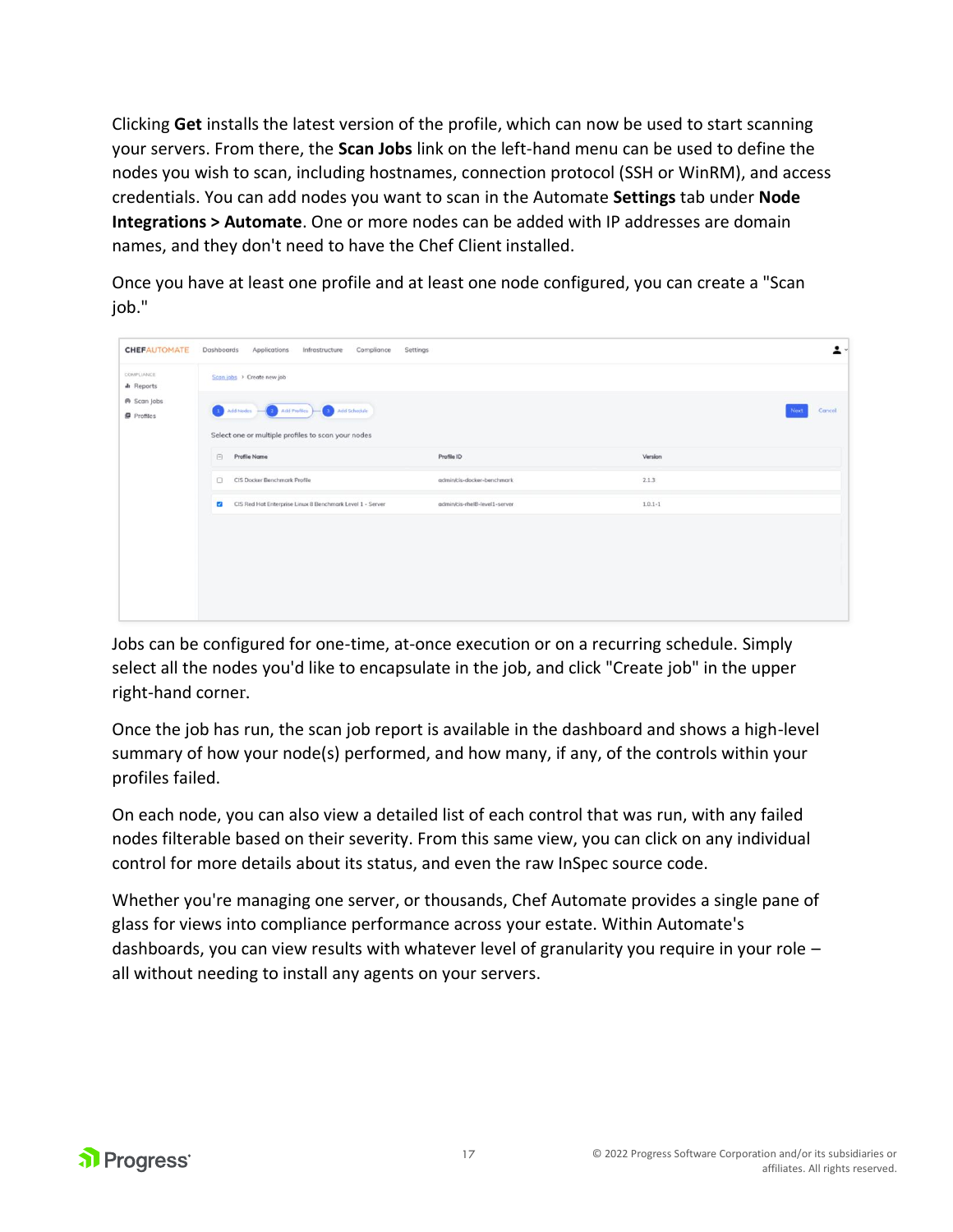## <span id="page-17-0"></span>**Summary**

To deliver software at high velocity, it's critical to have the means to detect misconfigurations and security flaws consistently and continuously across all the systems you manage. Chef InSpec and Ansible are both designed with automation and repeatability in mind, and together help ensure that you can deliver software quickly, efficiently, and above all, securely. With Chef Automate you can take this process further with a library of pre-written profiles to jump-start your compliance, and a single window into the health of every environment you manage.

#### <span id="page-17-1"></span>**Resources**

#### **Learning**

- Test Expectations with InSpec: <https://learn.chef.io/courses/course-v1:chef+Inspec101+Perpetual/about>
- Chef Compliance: First Steps with Auditing and Remediation: <https://learn.chef.io/courses/course-v1:chef+SECCOM101+Perpetual/about>
- Chef Principles Certification Exam: [https://learn.chef.io/courses/course](https://learn.chef.io/courses/course-v1:chef+CP101+exam/about?_ga=2.152463609.1126152281.1641392943-2046324149.1631017558)[v1:chef+CP101+exam/about?\\_ga=2.152463609.1126152281.1641392943-](https://learn.chef.io/courses/course-v1:chef+CP101+exam/about?_ga=2.152463609.1126152281.1641392943-2046324149.1631017558) [2046324149.1631017558](https://learn.chef.io/courses/course-v1:chef+CP101+exam/about?_ga=2.152463609.1126152281.1641392943-2046324149.1631017558)

#### **Documentation**

- InSpec Docs:<https://docs.chef.io/inspec/>
- Chef Automate Docs:<https://docs.chef.io/automate/>

#### **Blogs, Web pages & Webinars**

- Chef and Ansible:<https://www.chef.io/ansible>
- Chef Infra 101: Road to Best Practices: [https://www.chef.io/blog/chef-infra-101-the](https://www.chef.io/blog/chef-infra-101-the-road-to-best-practices)[road-to-best-practices](https://www.chef.io/blog/chef-infra-101-the-road-to-best-practices)